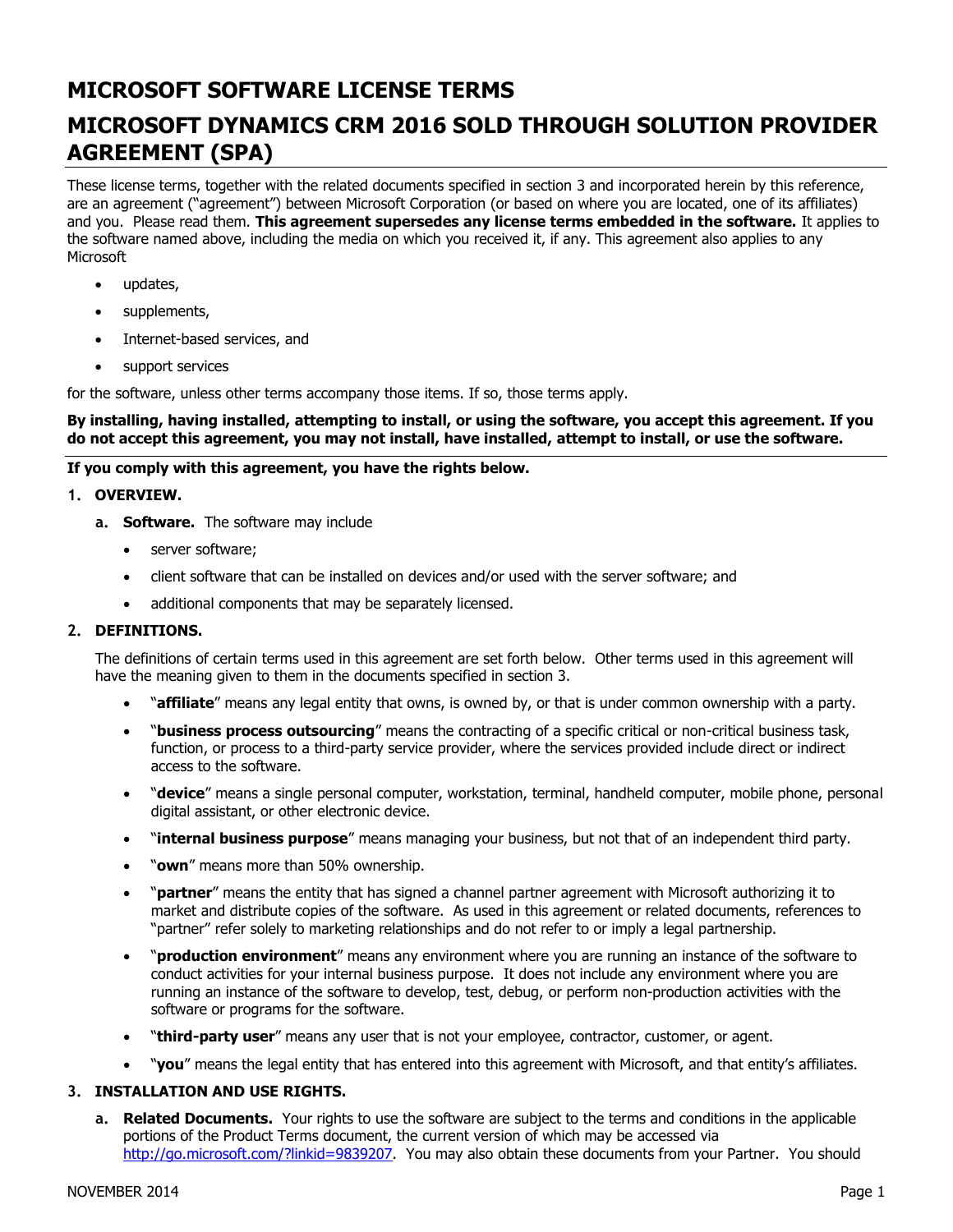review them before you install, have installed, attempt to install, or use the software.

#### **4. ADDITIONAL LICENSING REQUIREMENTS AND/OR USE RIGHTS.**

- **a. Third-Party Notices.** The software may include third-party materials (i.e., code or documentation) that Microsoft licenses to you under this agreement. Notices, if any, for the third-party materials are included for your information only.
- **b. Included Microsoft Programs.** The software contains other Microsoft programs. If separate license terms accompany those components, the license terms with those components apply to your use of the components instead of these license terms.
	- **Microsoft .NET Framework Software and Benchmark Testing.** The software includes one or more components of the .NET Framework software which is part of Windows (".NET Components"). The license terms for Windows apply to your use of the .NET Framework software. You may conduct internal benchmark testing of the .NET components. You may disclose the results of any benchmark test of those components, but only if you comply with the conditions set forth at [go.microsoft.com/fwlink/?LinkID=66406.](http://go.microsoft.com/fwlink/?LinkID=66406) Notwithstanding any other agreement you may have with Microsoft, if you disclose such benchmark test results, Microsoft will have the right to disclose the results of benchmark tests it conducts of your products that compete with the applicable .NET Component, but only if it complies with the same conditions set forth at [go.microsoft.com/fwlink/?LinkID=66406.](http://go.microsoft.com/fwlink/?LinkID=66406)
- **c. Fictitious Data.** The uniform resource locators (URLs), addresses, names of individuals, companies, cities, states, and other items depicted and referenced in the software or documentation are fictitious in nature. They are provided as examples and illustrations only. No real association or connection is intended or should be inferred.
- **d. Unified Service Desk.** Each Microsoft Dynamics CRM 2016 Professional Use Additive CAL with an active maintenance plan provides you the right to install and use Unified Service Desk (USD). The right to use USD is limited to the user or device to whom the qualifying CAL is assigned. You may not access or use USD after your maintenance plan coverage expires.
- **e. Disaster Recovery Rights.** If you are under a current maintenance plan, for each instance of eligible server software you run in a physical or virtual OSE on a licensed server, you may temporarily run a backup instance in a physical or virtual OSE on a server dedicated to disaster recovery. The license terms for the software and the limitations contained in the Product Terms apply to your use of software on a disaster recovery server.

#### **f. License Mobility and Outsourcing Software Management.**

- **License Mobility.** You may reassign a software license, for which you are under a current maintenance plan, to (i) any servers running physical or virtual OSEs dedicated to you and located within the same Server Farm as often as needed, or (ii) from one Server Farm to another, but not on a short-term basis (i.e., not within 90 days of the last assignment).
- **Outsourcing Software Management.** You may install and use permitted copies of the software on servers and other devices that are under the day-to-day management and control of third parties, provided all such servers and other devices are and remain fully dedicated to your use. You are responsible for all of the obligations under your licensing agreement regardless of the physical location of the hardware upon which the software is used.
- **g. Complex Software.** The software is complex computer software. Its performance will vary depending on your hardware platform, software interactions, the configuration of the software, and other factors. The software is neither fault tolerant nor free from errors, conflicts, or interruptions.
- **5. INTERNET-BASED SERVICES.** Microsoft provides Internet-based services with the software. Microsoft may change or cancel them at any time.
- **6. SCOPE OF LICENSE.** The software is licensed, not sold. This agreement only gives you some rights to use the software. Microsoft reserves all other rights. Unless applicable law or a separate written contract with Microsoft gives you more rights despite this limitation, you may use the software only as expressly permitted in this agreement. In doing so, you must comply with any technical limitations in the software that allow you to use it only in certain ways. You may use the software only for your internal business purposes. You also must not:
	- work around any technical limitations in the software;
	- reverse engineer, decompile, or disassemble the software, except and only to the extent that applicable law expressly permits, despite this limitation;
	- make more instances of the software than specified in this agreement, the documents referenced in section 3.a, or allowed by applicable law, despite this limitation;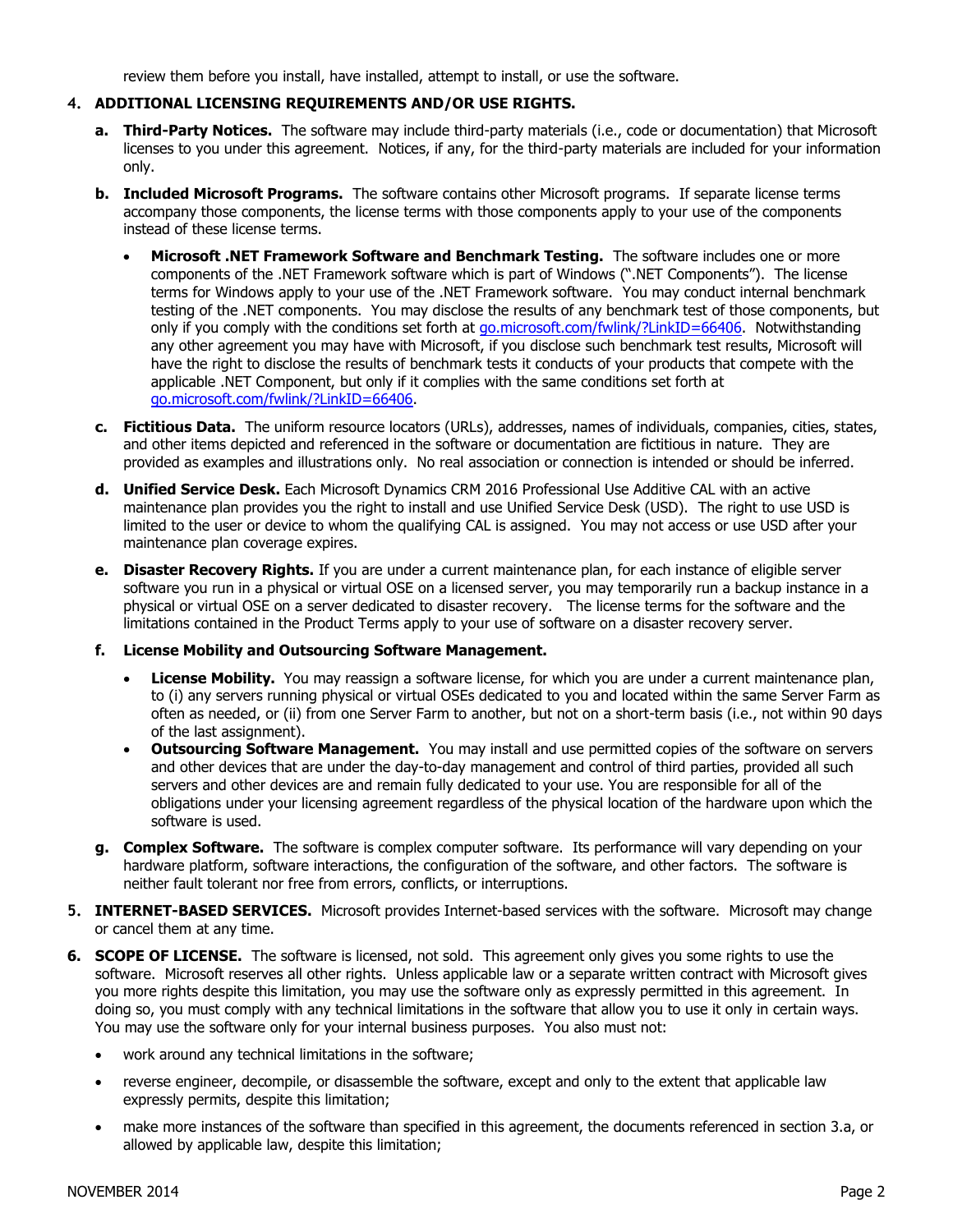- publish the software for others to copy;
- distribute, rent, lease, or lend the software; or
- use the software for commercial software hosting services.

Your rights to use the software are perpetual but may be revoked if you do not comply with the terms of this agreement. Rights to use the software do not give you any right to implement Microsoft patents or other Microsoft intellectual property.

- **7. BACKUP COPY.** You may make multiple instances of the software for backup, development, and testing purposes, so long as such instances are not used in a production environment and the development is for your internal business purposes only. Your instances may be hosted by a third party on your behalf.
- **8. LICENSE TRANSFER.** You may not transfer the software to a third party without Microsoft's prior written consent. If permitted, there may be additional charges for transferring the software to a third party.
- **9. ACADEMIC EDITION SOFTWARE.** You must be a "Qualified Educational User" to use software marked as "Academic Edition" or "AE." If you do not know whether you are a Qualified Educational User, visit [www.microsoft.com/education](file:///X:/MSFT-Dynamics%20Forms/SLT%20with%20PUR%20Grant/www.microsoft.com/education) or contact the Microsoft affiliate serving your country.
- 10. **DOWNGRADE.** You have no rights under this agreement to use earlier versions of the software and Microsoft is not obligated to supply earlier versions to you.
- 11. **EXPORT RESTRICTIONS.** The software is subject to United States export laws and regulations. You must comply with all domestic and international export laws and regulations that apply to the software. These laws include restrictions on destinations, end users, and end use. For additional information, see [www.microsoft.com/exporting.](http://www.microsoft.com/exporting)
- **12. SUPPORT SERVICES.** Microsoft provides support and maintenance services for the software as described at [www.microsoft.com/en-us/dynamics/service-plans.aspx.](http://www.microsoft.com/en-us/dynamics/service-plans.aspx) Any such support and maintenance service does not apply to pre-release code included in the software.
- **13. ENTIRE AGREEMENT.** This agreement (including the warranty below), and the terms for supplements, updates, Internet-based services, and support services that you use, and the incorporated portions of the Product Terms document, and (solely as applicable to pre-release code) the software license terms for any pre-release code are the entire agreement for the software and support services. If there is a conflict between this agreement and the license grant (or the limitations on that license grant) in the incorporated portions of the Product Terms document, then those applicable terms in the Product Terms document will control. If there is any other conflict between this agreement and the Product Terms document, the terms of this agreement will control.

### **14. APPLICABLE LAW.**

- **a. United States.** If you acquired the software in the United States, Washington state law governs the interpretation of this agreement and applies to claims for breach of it, regardless of conflict of laws principles. The laws of the state where you are located govern all other claims, including without limitation claims under state consumer protection laws, unfair competition laws, and in tort.
- **b. Outside the United States.** If you acquired the software in any other country, the laws of that country apply.
- **c. Attorneys' Fees and Costs.** If you or Microsoft files a lawsuit, brings an action, or otherwise pursues a claim against the other in connection with or arising out of this agreement or the software, the prevailing party will be entitled to recover its reasonable attorneys' fees, costs, and other expenses (including any appeal).
- **15. LEGAL EFFECT.** This agreement describes certain legal rights. You may have other rights under the laws of your state or country. You may also have rights with respect to the party from whom you acquired the software. This agreement does not change your rights under the laws of your state or country if the laws of your state or country do not permit it to do so.
- 16. DEFENSE OF INFRINGEMENT AND MISAPPROPRIATION CLAIMS. Microsoft will defend you against any claims made by an unaffiliated third party that the software infringes its patent, copyright, or trademark, or misappropriates its trade secret, and will pay the amount of any resulting adverse final judgment (or settlement to which Microsoft consents).

You must notify us promptly in writing of the claim and give us sole control over its defense or settlement. You agree to provide us with reasonable assistance in defending the claim, and Microsoft will reimburse you for reasonable out of pocket expenses that you incur in providing that assistance. The terms "misappropriation" and "trade secret" are used as defined in the Uniform Trade Secrets Act, except in the case of claims arising outside the United States, in which case "trade secret" will mean "undisclosed information" as described in Article 39.2 of the TRIPs agreement and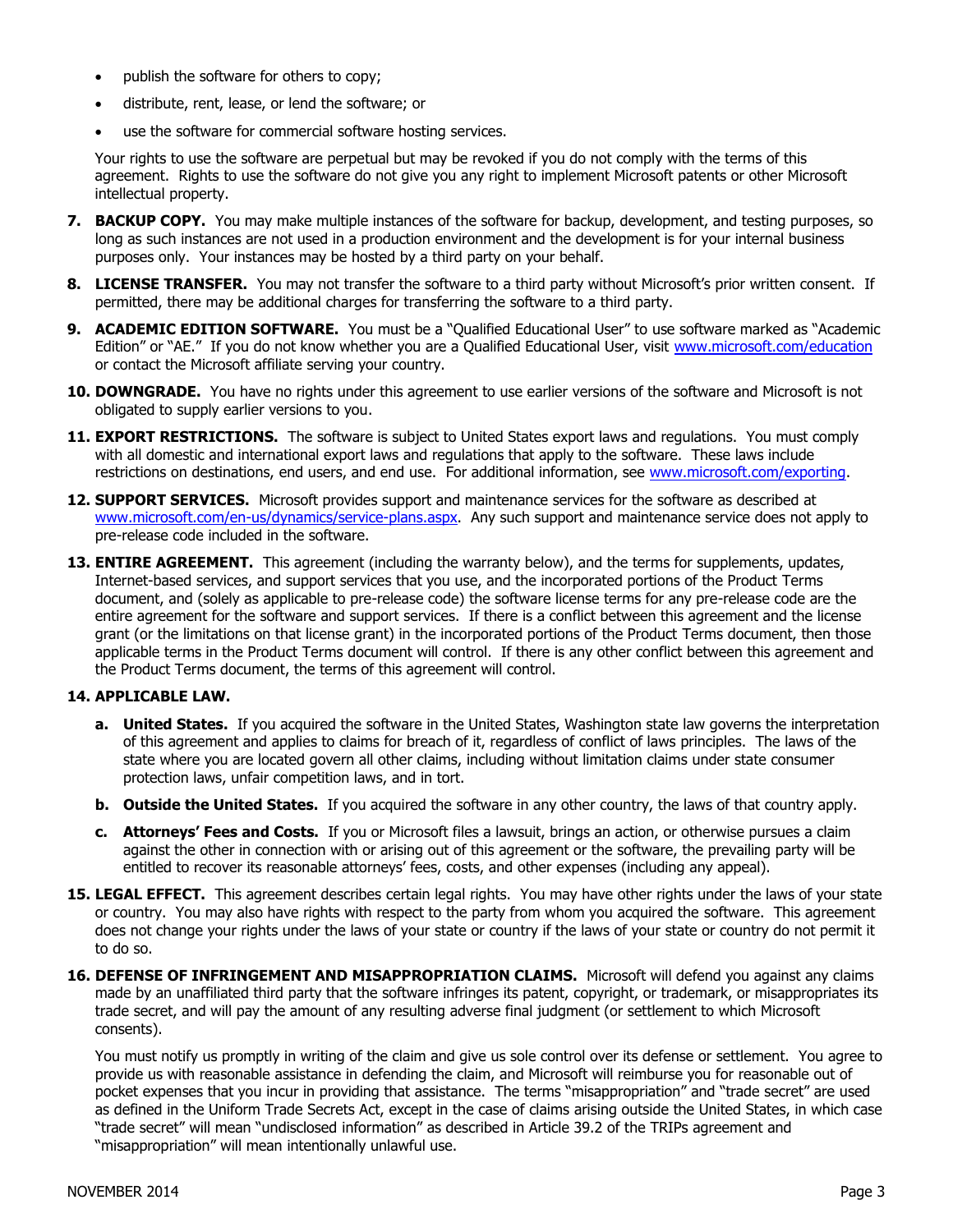Our obligations will not apply to the extent that the claim or adverse final judgment is based on: (i) your use of the software after Microsoft notifies you to discontinue use due to such a claim; (ii) your combining the software with a non-Microsoft product, data, or business process including third party add-ons or programs; (iii) damages attributable to the value of the use of a non-Microsoft product, data, or business process; (iv)any modification to the software; (v) your distribution of the software to, or its use for the benefit of, any third party; (vi) your use of any pre-release code; (vii) your use of Microsoft trademark(s) without express written consent to do so; or (viii) for any trade secret claim, your acquiring a trade secret (a) through improper means; (b) under circumstances giving rise to a duty to maintain its secrecy or limit its use; or (c) from a person (other than Microsoft or its affiliates) who owed to the party asserting the claim a duty to maintain the secrecy or limit the use of the trade secret. You will reimburse us for any costs or damages that result from these actions.

If Microsoft receives information concerning an infringement or misappropriation claim related to the software, Microsoft may, at its expense and without obligation to do so, either (i) procure for you the right to continue to run the software, or (ii) modify the software or replace it with a functional equivalent, to make it non-infringing, in which case you will stop running the software immediately. If, as a result of an infringement or misappropriation claim, your use of the software is enjoined by a court of competent jurisdiction, Microsoft will, at its option, either procure the right to continue its use, replace it with a functional equivalent, modify it to make it non-infringing, or refund the amount paid and terminate this license.

If any other type of third-party claim is brought against you regarding Microsoft's intellectual property, you must notify us promptly in writing. Microsoft may, at its option, choose to treat these claims as being covered by this section. This section 16 provides your exclusive remedy for third-party infringement and trade secret misappropriation claims.

**17. LIMITATION ON AND EXCLUSION OF DAMAGES. You can recover from Microsoft and its suppliers only direct damages up to the amount you paid for the software, except for claims covered by section 16. You cannot recover any other damages, including without limitation consequential, lost profits, special, indirect, punitive, or incidental damages.**

This limitation applies to:

- anything related to the: (i) software, (ii) services, (iii) content (including without limitation code) on any third party Internet sites, or (iv) third-party programs; and
- claims for breach of contract; breach of warranty, guarantee, or condition; or strict liability, negligence, loss of data, damage to records or data, loss of goodwill, loss as a consequence of a business interruption, or any other tort to the extent permitted by applicable law.

It also applies even if:

- repair, replacement, or a refund for the software does not fully compensate you for any losses; or
- Microsoft knew or should have known about the possibility of the damages.

Some jurisdictions do not allow the exclusion or limitation of incidental or consequential damages, so the above limitation or exclusion may not apply to you.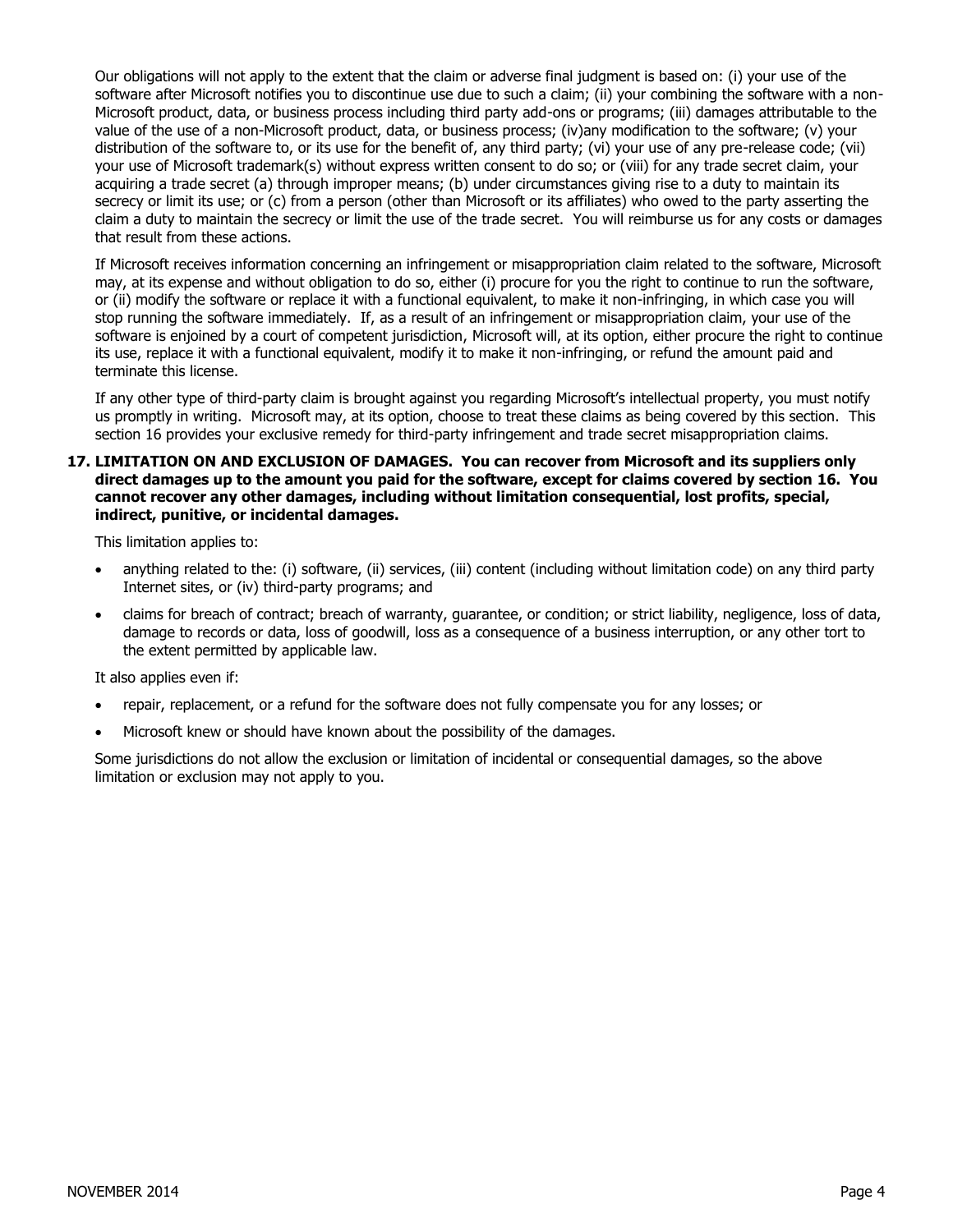## **\*\*\*\*\*\*\*\*\*\*\*\*\*\*\*\*\*\*\*\*\*\*\*\*\*\*\*\*\*\*\*\*\*\*\*\*\*\*\*\*\*\*\*\*\*\*\*\*\*\*\*\*\*\*\*\*\*\*\*\*\*\*\*\*\*\*\*\*\*\*\*\*\*\*\*\*\*\*\*\*\*\*\*\*\*\* LIMITED WARRANTY**

**A. LIMITED WARRANTY.** If you follow the instructions, the software will perform substantially as described in the Microsoft materials that you receive in or with the software.

References to "limited warranty" are references to the express warranty provided by Microsoft immediately above. This warranty is given in addition to other rights and remedies you may have under law, including your rights and remedies in accordance with the statutory guarantees under local consumer law.

**B. TERM OF WARRANTY; WARRANTY RECIPIENT; LENGTH OF ANY IMPLIED WARRANTIES. The limited warranty covers the software for one year after acquired by the first user. If you receive supplements, updates, or replacement software during that year, they will be covered for the remainder of the warranty or 30 days, whichever is longer.** If the first user transfers the software, the remainder of the warranty will apply to the recipient.

**To the extent permitted by law, any implied warranties, guarantees, or conditions last only during the term of the limited warranty.** Some states do not allow limitations on how long an implied warranty lasts, so these limitations may not apply to you. They also might not apply to you because some jurisdictions may not allow limitations on how long an implied warranty, guarantee, or condition lasts.

- **C. EXCLUSIONS FROM WARRANTY.** This limited warranty does not cover problems caused by your acts (or failures to act), the acts of others, or events beyond Microsoft's reasonable control.
- **D. REMEDY FOR BREACH OF WARRANTY. Microsoft will repair or replace the software at no charge. If it is not practicable for Microsoft to repair or replace it, Microsoft will refund the amount shown on your receipt for the software. It will also repair or replace supplements, updates, and replacement software at no charge. If it is not practicable for Microsoft to repair or replace them, it will refund the amount you paid for them, if any. You must uninstall the software and return any media and other associated materials to Microsoft with proof of purchase to obtain a refund. These are your only remedies for breach of the limited warranty.**
- **E. CONSUMER RIGHTS NOT AFFECTED. You may have additional consumer rights under your local laws, which this agreement cannot change.**
- **F. WARRANTY PROCEDURES.** You need proof of purchase for warranty service.
	- **1. United States and Canada.** For warranty service or information about how to obtain a refund for software acquired in the United States and Canada, contact Microsoft at:
		- Tel: (800) MICROSOFT;
		- Microsoft Customer Service and Support, One Microsoft Way, Redmond, WA 98052-6399; or
		- visit www.microsoft.com/info/nareturns.htm.
	- **2. Europe, Middle East, and Africa.** If you acquired the software in Europe, the Middle East, or Africa, Microsoft Ireland Operations Limited makes this limited warranty. To make a claim under this limited warranty, contact either:
		- Microsoft Ireland Operations Limited, Customer Care Centre, Atrium Building Block B, Carmanhall Road, Sandyford Industrial Estate, Dublin 18, Ireland; or
		- the Microsoft affiliate serving your country (see www.microsoft.com/worldwide).
	- **3. Australia.** If you acquired the software in Australia, contact Microsoft to make a claim at:
		- Tel: 13 20 58; or
		- Microsoft Pty Ltd, 1 Epping Road, North Ryde NSW 2113, Australia.
	- **4. Outside United States, Canada, Europe, Middle East, Africa, and Australia.** If you acquired the software outside the United States, Canada, Europe, the Middle East, Africa, and Australia, contact the Microsoft affiliate serving your country (see www.microsoft.com/worldwide).
- **G. NO OTHER WARRANTIES. The limited warranty is the only direct warranty from Microsoft. Microsoft gives no other express warranties, guarantees, or conditions. Where allowed by your local laws, Microsoft excludes implied warranties of merchantability, fitness for a particular purpose, and noninfringement.** If your local laws give you any implied warranties, guarantees, or conditions, despite this exclusion, your remedies are described in the Remedy for Breach of Warranty clause above, to the extent permitted by your local